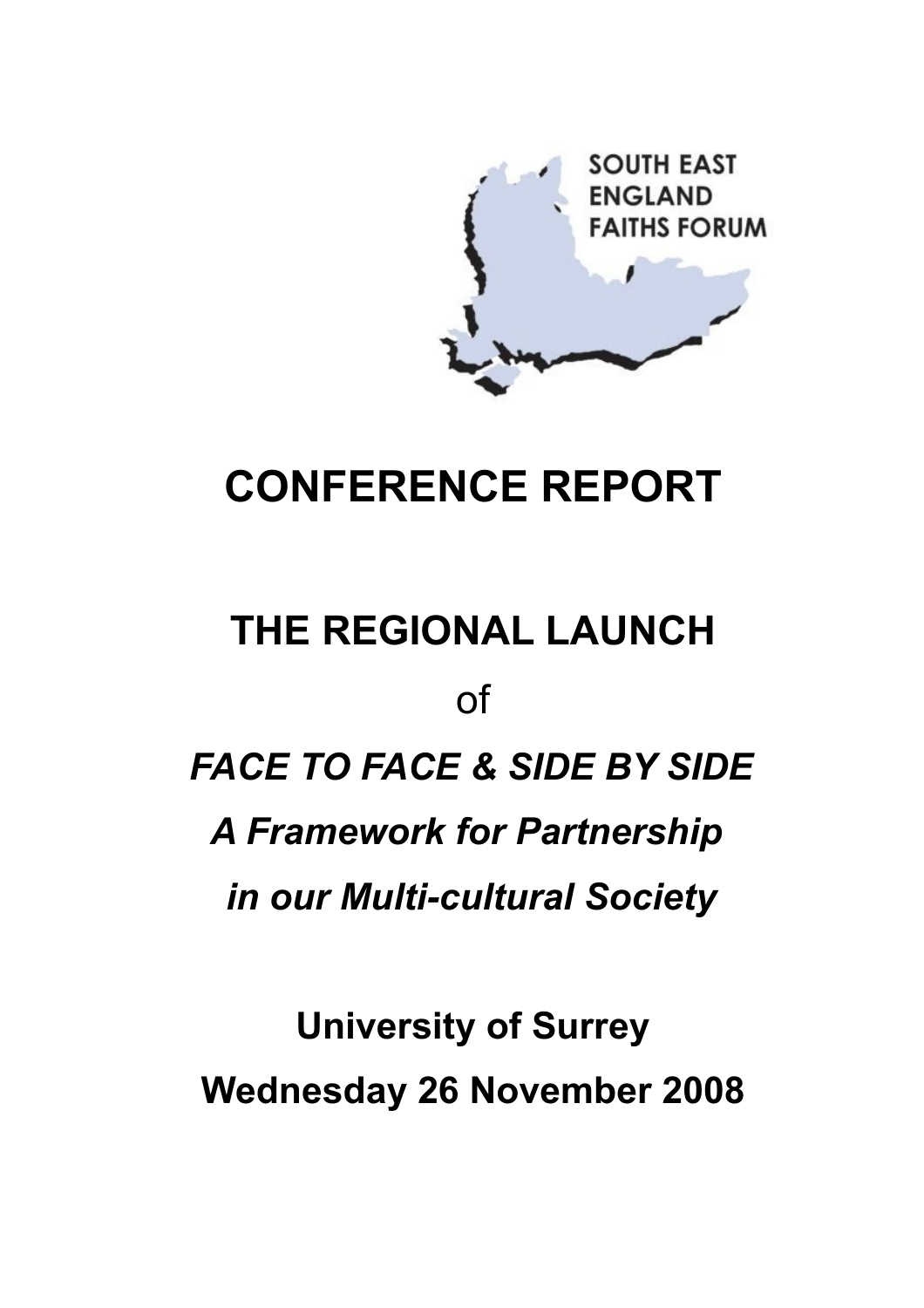### **CONTENTS**

**PROGRAMME**

**PARTICIPANTS**

**CONFERENCE REPORT**

**FEEDBACK**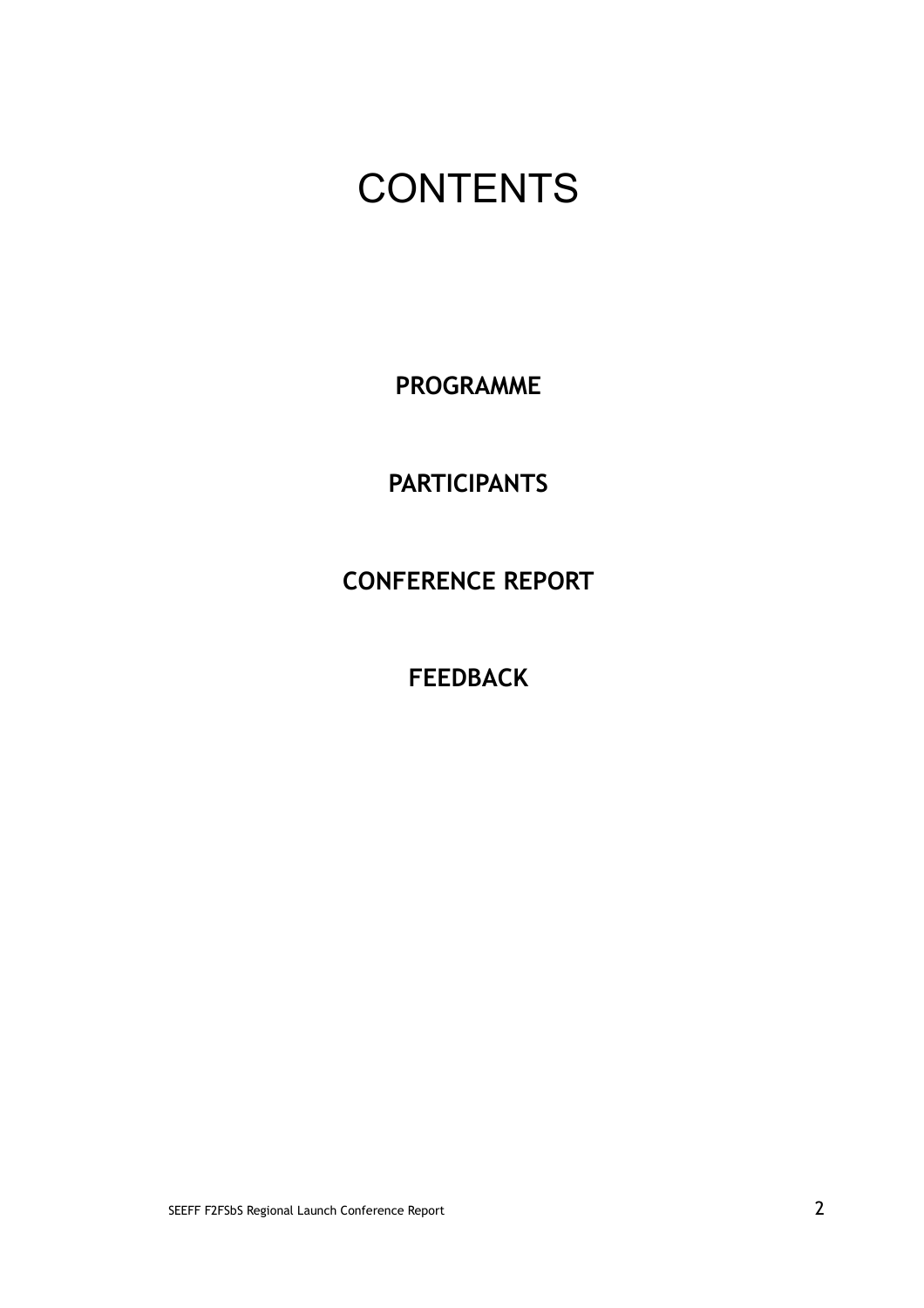## CONFERENCE PROGRAMME

### The Management School Building

### University of Surrey

### Wednesday 26 November 2008

| 6.00pm             | <b>Registration</b> | Refreshments available in The Foyer                               |
|--------------------|---------------------|-------------------------------------------------------------------|
| 6.35pm             | Opening             | <b>Professor Bernard Weiss</b>                                    |
|                    | <b>Address</b>      | Pro-Vice-Chancellor, University of Surrey                         |
|                    | Welcome             | Sacha Rose                                                        |
|                    | Keynote             | Laura Moffat, MP & Parliamentary Assistant to Jonathan            |
|                    | <b>Speaker</b>      | Shaw MP, Minister for the South East                              |
|                    |                     | Questions & Answers with Laura Moffatt                            |
|                    | Keynote             | Ciara Wells, Deputy Director, Cohesion and Faiths Unit,           |
|                    | <b>Speaker</b>      | Dept. for Communities & Local Government                          |
|                    |                     | Questions & Answers with Ciara Wells                              |
|                    | <b>Community</b>    | Community Leaders' responses to the 4 building blocks of          |
|                    | <b>Leaders</b>      | the framework.                                                    |
|                    |                     | 1 - Taki Jaffer, Portsmouth Interfaith Forum (Muslim)             |
|                    |                     | 2 - Surindar Tulsi, Sikh Chaplain, University of Surrey<br>(Sikh) |
|                    |                     | 3 - Alex Goldberg, Jewish Chaplain, University of Surrey          |
|                    |                     | 4 - Dev Sharma M.B.E. Director of North West Kent REC<br>(Hindu)  |
|                    | <b>SEEFF</b>        | Chris Rich - SEEFF Interim Steering Group Regional                |
|                    |                     | perspective and Action Plan                                       |
|                    | <b>Closing</b>      | Jonathan Frost                                                    |
|                    | <b>Address</b>      |                                                                   |
| 8.35pm -<br>9.30pm | <b>Networking</b>   | Networking / tea/coffee/canapés in foyer area                     |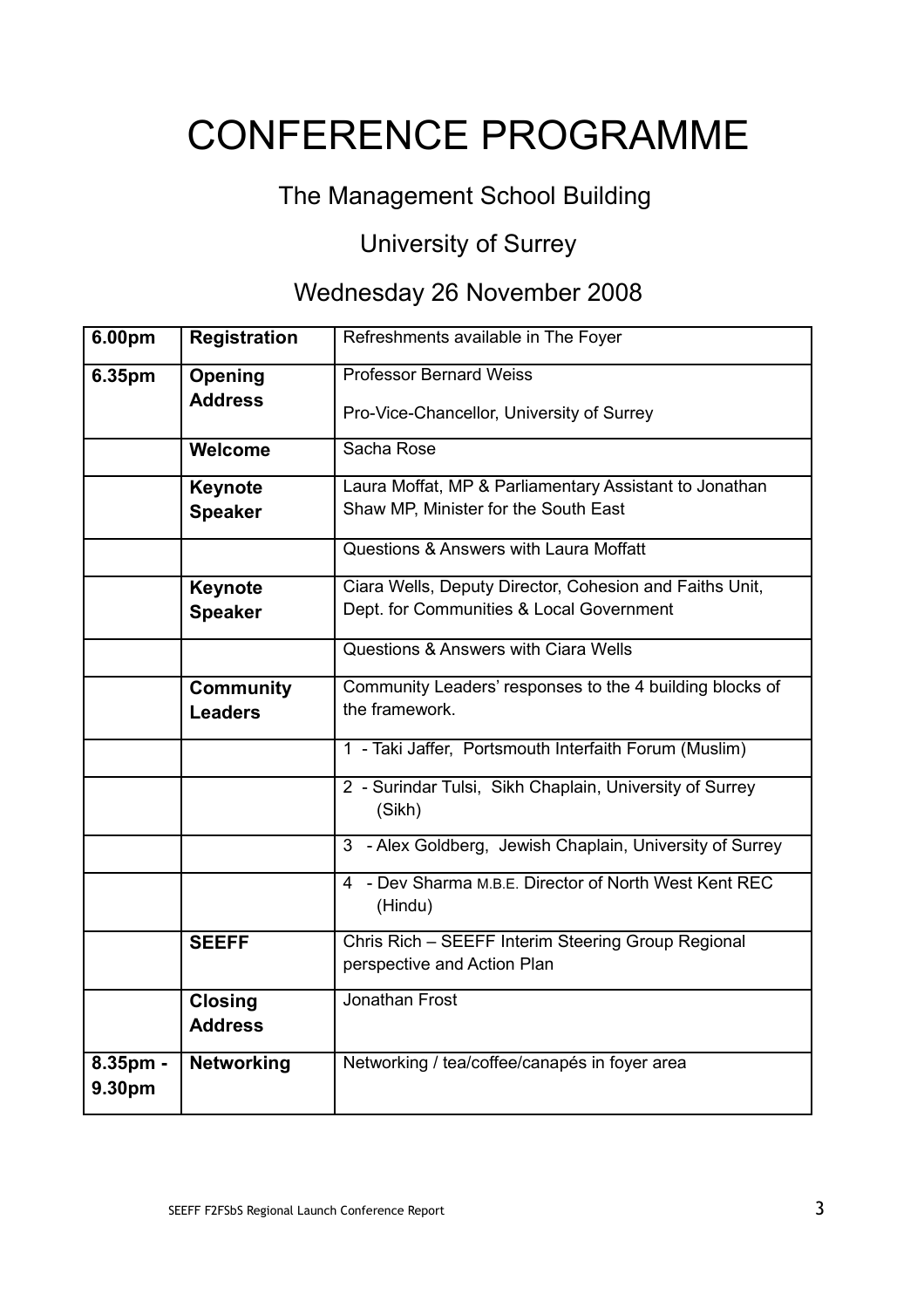### PARTICIPANTS

| <b>Sacha Rose</b> Equality and Diversity Manager, RAISE (Regional Action and Involvement |
|------------------------------------------------------------------------------------------|
| South East)                                                                              |

**Professor Bernard Weiss** Pro-Vice-Chancellor, University of Surrey

**Laura Moffat** Member of Parliament for Surrey & Parliamentary Assistant to Jonathan Shaw MP, Minister for the South East

| <b>Ciara Wells</b> Deputy Director, Cohesion and Faiths Unit, Dept. for Communities & Local |
|---------------------------------------------------------------------------------------------|
| Government                                                                                  |

- **Taki Jaffer.** Portsmouth Interfaith Forum
- **Surindar Tulsi** Sikh Chaplain at University of Surrey
- **Alex Goldberg** Jewish Chaplain at University of Surrey
- **Dev Sharma M.B.E.** Director of North West Kent REC
- **Canon Chris Rich** Director for Social Responsibility, Diocese of Guildford & SEEFF Interim Steering Group
- **Canon Jonathan Frost** University of Surrey Chaplain & Canon of Guildford Cathedral

165 people from across the Region registered for the Conference and **over 140 attended.** They were from a diversity of faith backgrounds: Bahai, Brahma Kumaris, Buddhist, Christian (Anglican, Baptist, Methodist, Orthodox, Roman Catholic, Scientist, United Reformed), Hindu, Humanist, Jewish, Muslim, Multi-Denominational, Sikh and Unificationist.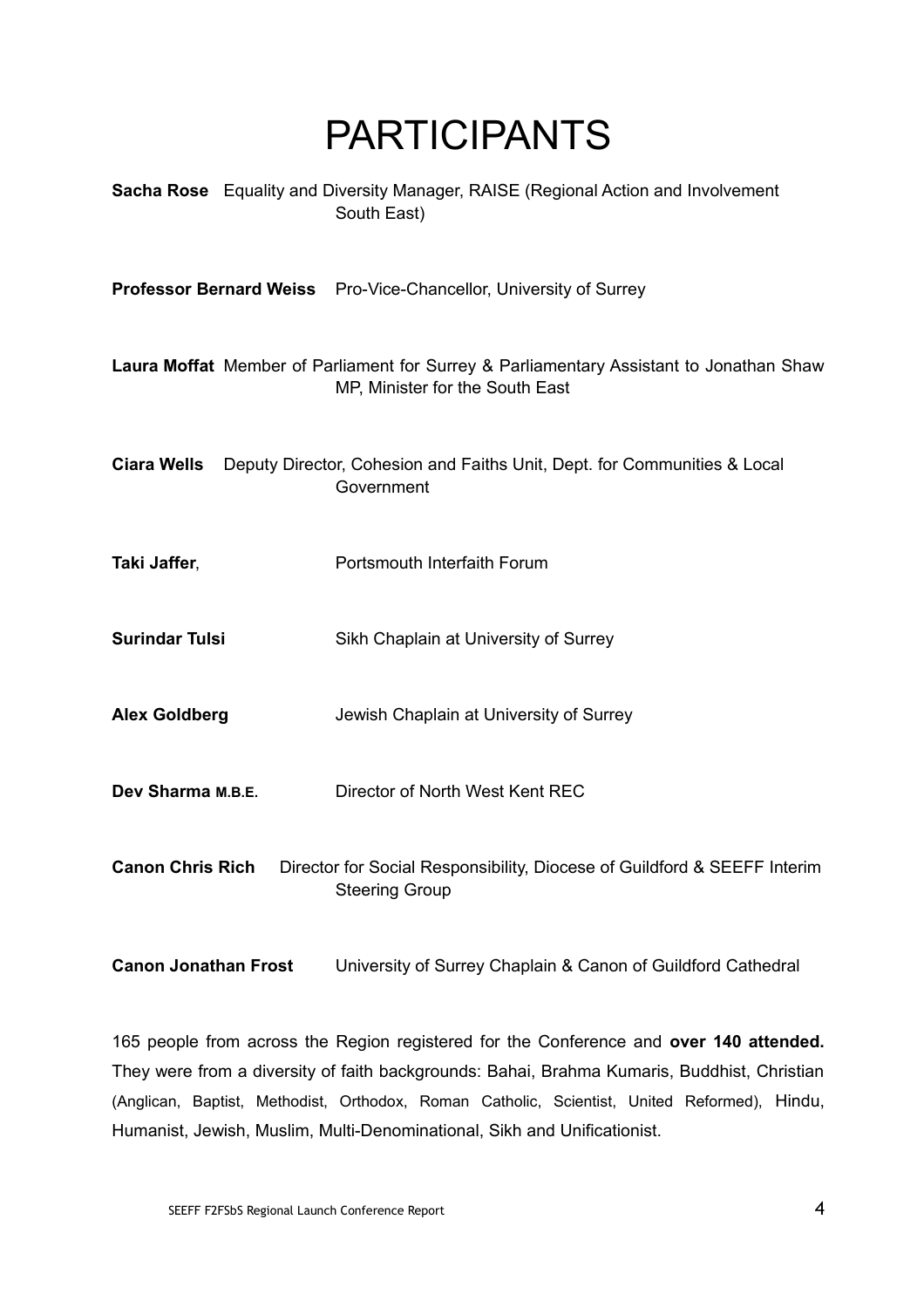## CONFERENCE REPORT

*"Turn strangers into partners for the good of the healthy society we all seek"* was how Chaplain, **Jonathan Frost**, summed up the evening conference held at the University of Surrey (UniS) on 26<sup>th</sup> November 2006 for the South East Regional Launch of the Government's *Face to Face Side by Side Framework for Partnership in a Multi Faith Society[1](#page-4-0)* .

The Pro-Vice-Chancellor of UniS, **Professor Bernard Weiss** welcomed more than 140 people of a diversity of faiths from across the South East, from Kent to Hampshire and the Isle of Wight to Milton Keynes; "so many representing Interfaith work at grassroots level".

*Welcome … a new era of partnership between government and faith communities…*

He also welcomed the encouraging arrival of a *"*new era

of partnership between government and faith communities" and spoke of the University's sustained, multi-faith commitment. He saw the empowering framework as "a consequence of changed attitudes on both sides" and "a catalyst for learning new skills, openness and strategies for engagement for the good we seek in common". He saw it all as important for our global future, especially the future for young people.

The conferees heard the two keynote speakers, Laura Moffat MP representing the Minister for the South East, and Ciara Wells, Deputy Director of the Faiths and Social Cohesion Unit of the Department for Communities and Local Government, stress that partnerships

*Two keynote speakers... Laura Moffatt MP* 

*Ciara Wells …*

were not only between faith organisations but also with local authorities and other public bodies. This was reaffirmed in their answers to questions that raised concerns about some authorities' reluctant nervousness to enter into agreements with faith groups, even when they shared common concerns for their local

populations. Both speakers encouraged strategic partnerships to reflect on how well they worked with local interfaith forums, noting that in the South East a quarter of them have no

faith representatives. (A recent Government white paper recommends every local authority to have an interfaith forum linked to its strategic partnership.) Ms. Wells also pointed out "the duty of local authorities to promote good relations between people of different backgrounds".

*… encouraged strategic partnerships to reflect on how well they worked with local interfaith forums …*

*… many good examples across the South East that counter adverse publicity …*

**Laura Moffat** drew from her Crawley constituency experience and enthusiasm for interfaith dialogue and activity. She acknowledged the vital contribution of people of faith in all aspects of life, not least in community cohesion, by sustaining, across centuries and decades, the vital values of peace, altruism, care, respect, justice and compassion.

<span id="page-4-0"></span>[www.communities.gov.uk/publications/communities/facetofaceframework](http://www.communities.gov.uk/publications/communities/facetofaceframework)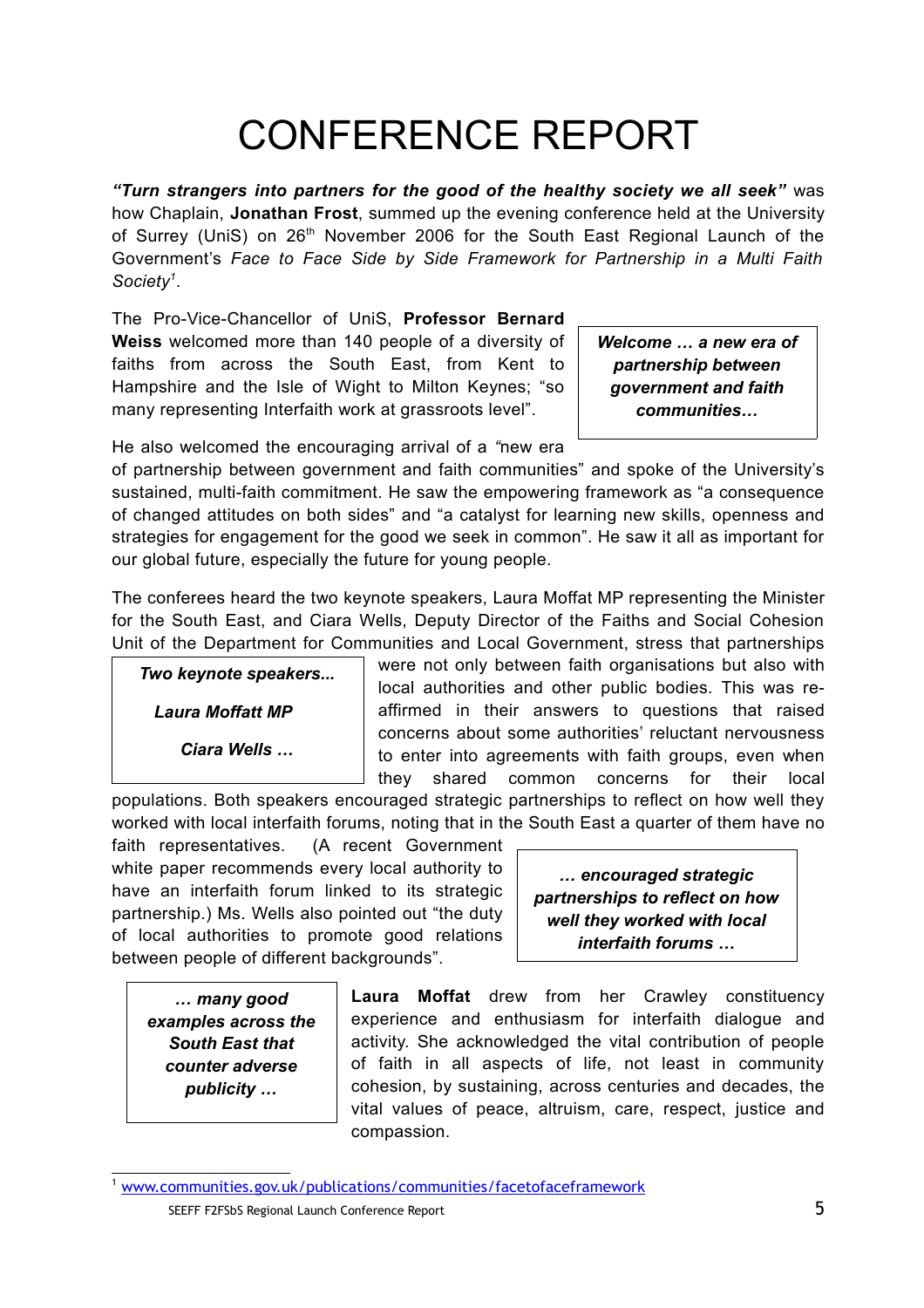"Faith Groups", she said, "are a voice for local communities; a force for civil renewal and cohesion; a point of community contact for marginalised people and advocates for social justice; partners in regeneration; sources of volunteers; and managers of projects". Referring

to many good examples across the South East that counter adverse publicity about community tensions, she affirmed that "faith-based communities are often the most trusted and active organisations working among the most excluded and deprived groups". She recognised that good dialogue and partnership action does not just happen: "Effective

*… good dialogue and partnership action does not just happen … needs effective structures …*

community engagement for positive change needs effective structures".

She congratulated and wished SEEFF well as it engages with the Face to Face and Side by Side Framework to become an effective regional faith forum structure and catalyst to help faith groups and other partners to build their confidence to dialogue and act together. She also noted that the turnout at this conference was the best of all the regions.

**Ciara Wells** outlined the three Principles and four Building Blocks of the Framework and stressed the need to build on what already exists by increasing the quality and quantity of interfaith relations and activities, so that they may truly be "*a framework for daily life"*. The 3

*… three principles Partnership Empowerment Choice*

principles of partnership, empowerment and choice had developed out of an independent commission's report on the importance of relations with and between faith communities for integration and cohesion. The Framework that evolved out of this was not a "how-to" blueprint, but a way for appropriate choices to be made locally. There are two aspects – "Face-to-Face" dialogue

that will help groups, organisations and individuals to get to know and understand each other, with their differences and similarities; and "Side-by-Side" working together in collaborative social action to achieve common aims.

The framework has four building blocks to enable the Face-to-Face and Side-by-Side initiatives. In presentations that followed the keynote speeches, three community leaders spoke from their own faith perspectives about the application of the Building Blocks.

**Taki Jaffer** spoke from a Muslim perspective about Building Block One: "Developing confidence and skills to Bridge and Link". He stressed how important faith groups were in helping local authorities meet their targets. He showed a variety of activities and events

around Portsmouth and the South Coast illustrating the mutual involvements of Muslim people with local leaders, a Cathedral, a synagogue and other religious places; in religious services, seminars, a faith walk and a silent one-hour vigil for peace in a violent world. He explained how people of faith involved in leadership were encouraged to develop their skills and how community capacity was built up by their involvement as school and college governors, magistrates, non-executive members of a health trust and LSP faith reps etc.

*… community leaders spoke from their own faith perspectives about the application of the Building Blocks … Confidence to Bridge & Link; Sharing spaces for inter-action & social action; Structures & Processes to support dialogue and action; Opportunities for learning to build understanding.*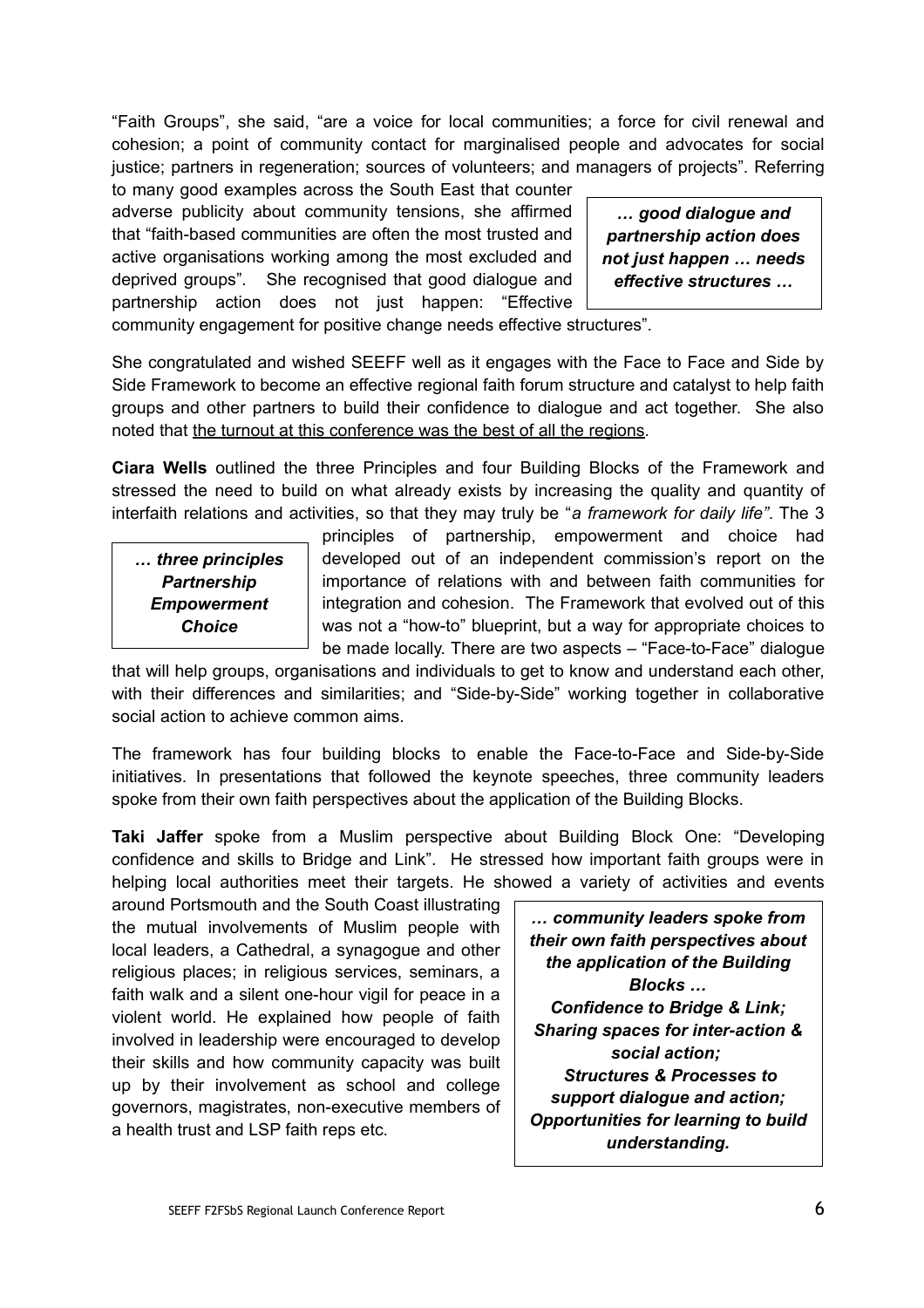All these, as well as encouraging women and young people to be involved in communitybased activities, helped to develop confidence and skills.

**Surindar Tulsi** shared his experiences and examples, as a Sikh man, of Building Block Two: "Shared Spaces for Interaction and Social Action". He acknowledged the importance of faith in ordinary daily life. He referred to his own experience as a small businessman and industrial chemist. If children learn to respect all people of other faiths and none they are more open to others in their adult lives. He stressed that partnership is good, but it needs effort. He spoke of the UniS multi-faith project which will provide a place and space for all. As a Sikh he knew how a Gurdwara, which is a safe place open to all, is somewhere that understanding and trust can grow.

**Dev Sharma MBE**, spoke out of his Hindu experience of Building Block Four: "Opportunities for Learning which build understanding". Referring to how interactions between children of different backgrounds and faiths creates good foundations, he stressed that continuing

… *education is also vital to enable people to argue and discuss with respect for each others difference and develop into fully involved citizens …*

education through Further and Higher education is also vital to enable people to argue and discuss with respect for each others difference and develop into fully involved citizens. Faith communities also promote informal learning through art, music and cultural activities, libraries, exhibitions and by providing information about themselves.

**Alex Goldberg**, would have addressed Building block Three: "Structures and Processes which support dialogue and social action" from a Jewish perspective but unfortunately was unable, at short notice, to attend the conference.

Ms. Wells explained how The Department for Communities and Local Government (DCLG) will support the Building Block initiatives.

DCLG will work with the Local government Association (LGA) to refresh "Faith & Community Guidance" to reflect the new Face to Face and Side by Side agendas.

*The Department for Communities and Local Government (DCLG) will support the Building Block initiatives …*

Through the regional Government Offices they will work with Faith Groups to develop religious literacy training; develop a charter of excellence in providing public service delivery – A Charter Mark for faith communities; and initiate an annual Interfaith Week from autumn 2009.

They will also help to develop the capacity of the Regional Faith Forums (like SEEFF) so that they can be a resource for local groups and projects. £2million will be available, across the country, for this regional-wide work.

Another £4million will be available through a Faith in Action fund, in packets of £12,000 over two years, to help kick-start smaller local actions that will, hopefully, lead to larger programmes. For one year, 2010 to 2011, there will be a second round of smaller grants (£2,000 each).

**Sacha Rose,** the Conference chair, together with all the conferees, warmly thanked the keynote speakers and the community leaders for their most helpful contributions.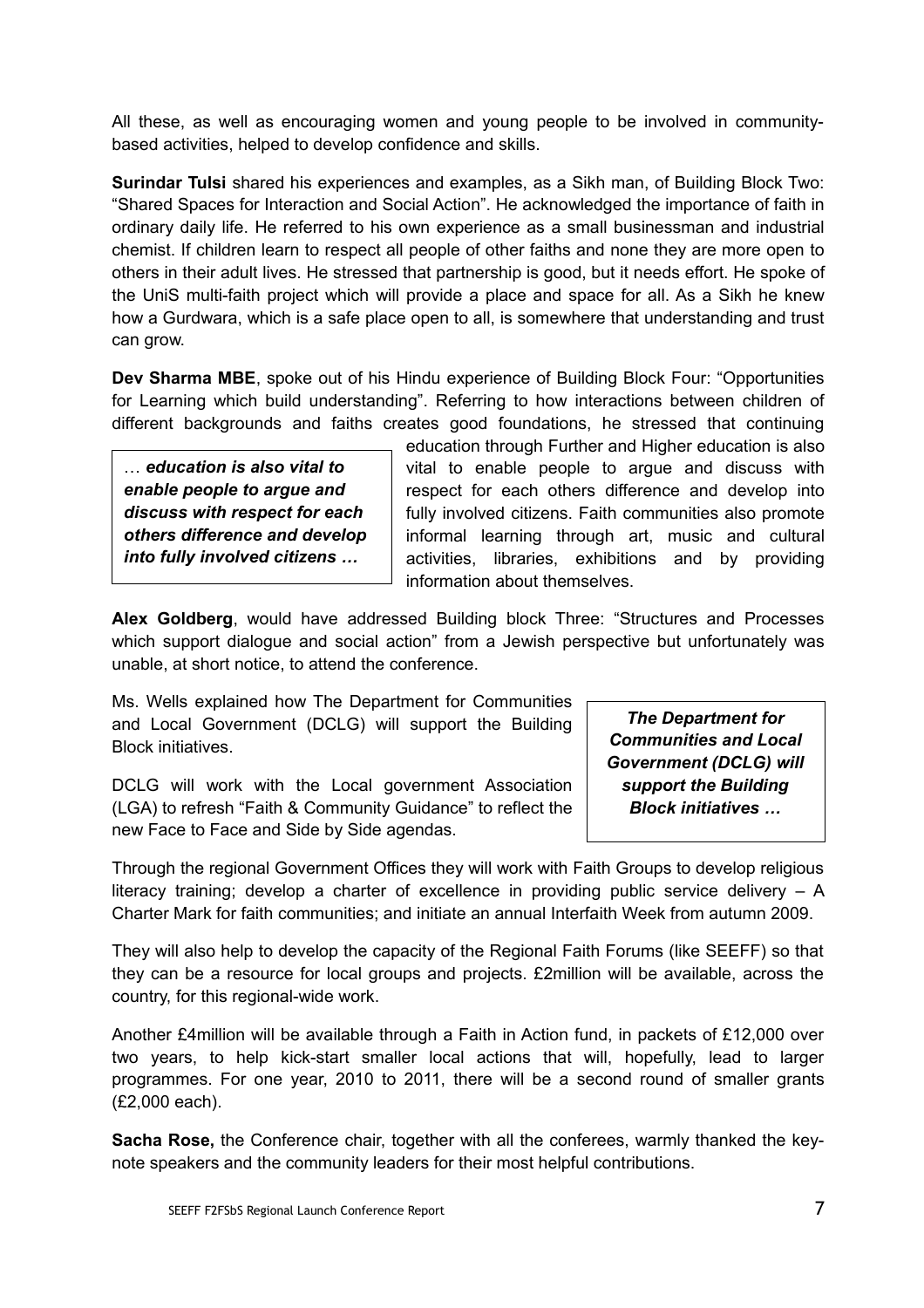Following each key note address there was 30 minutes of **Questions** raised by people from Southampton, Portsmouth, Brighton & Hove, Elmbridge, Hastings, Surrey, and Kent. They

represented Muslim, Hindu, Christian, Buddhist and Humanist points of view. They covered a variety of issues: Muslim concerns about the negative effects of the "Preventing Terrorism" agenda; how people of faith are hurt by media-led belittling attacks on the leaders at the heart of their faiths; the encouragement given to spirituality and religious ways of life now that the government appears

*Following each keynote address there was 30 minutes of questions … covered a variety of issues*

to "Do God"; faith communities at large being able to practice faith without having to justify their existence; that faith communities are taken seriously and believed – that they do not support violent acts; that money provided for community and faith groups will be "ring-fenced" and used for its intended purpose rather than being lost in other local budget; local authority reluctance to engage with faith groups; support of Bosnian Aid children to attend the 2012 Olympics; recognising and including "no-faith" and other humanist groups and that concentration on faith may be exclusive; involving young people in the framework; taking seriously, supporting and attending to the declining funding for SACRE's (Standing Advisory Councils for Religious Education); the equitable sharing of funding across the regions and the size of grants – small sums don't allow larger projects.

The second part of the Conference focussed on SEEFF's achievements and plans.

**Chris Rich**, a member of the Interim Steering Group, told the conference of the activities of the past seven months and the proposals for the coming three years.

SEEFF had held two conferences: a re-launch day conference in April and tonight's launch of the Face to Face, Side by Side Framework. It had an interactive website [ww.se-faithforum.net](http://www.se-faithforum.net/) and a membership list of over one thousand people and organisations. It had produced an Action Plan, some of which had already been achieved and much more that was planned.



A project mapping the faith-links with Strategic Partnership and the Inter-Faith groups across the region, together with a very helpful "religious literacy" paper had been published as "Connecting Faith in the South East" and is available for download on the website.

The next task was to establish SEEFF as the South East Regional Faith Forum with a good governance structure. This will happen early in 2009 with consultations across three sub-regional areas and a full regional conference in April 2009 to adopt the governance proposals leading to elections later in the year. With sponsorship and a grant from DCLG, four people will be engaged to progress and

complete this work starting in January 2009.

Negotiations are also in progress with SEEDA (South East England Development Agency) for a research project to assess the economic impact of faith in the SE Region. This will take forward the work being developed by the Faith-based Regeneration Network (FbRN) and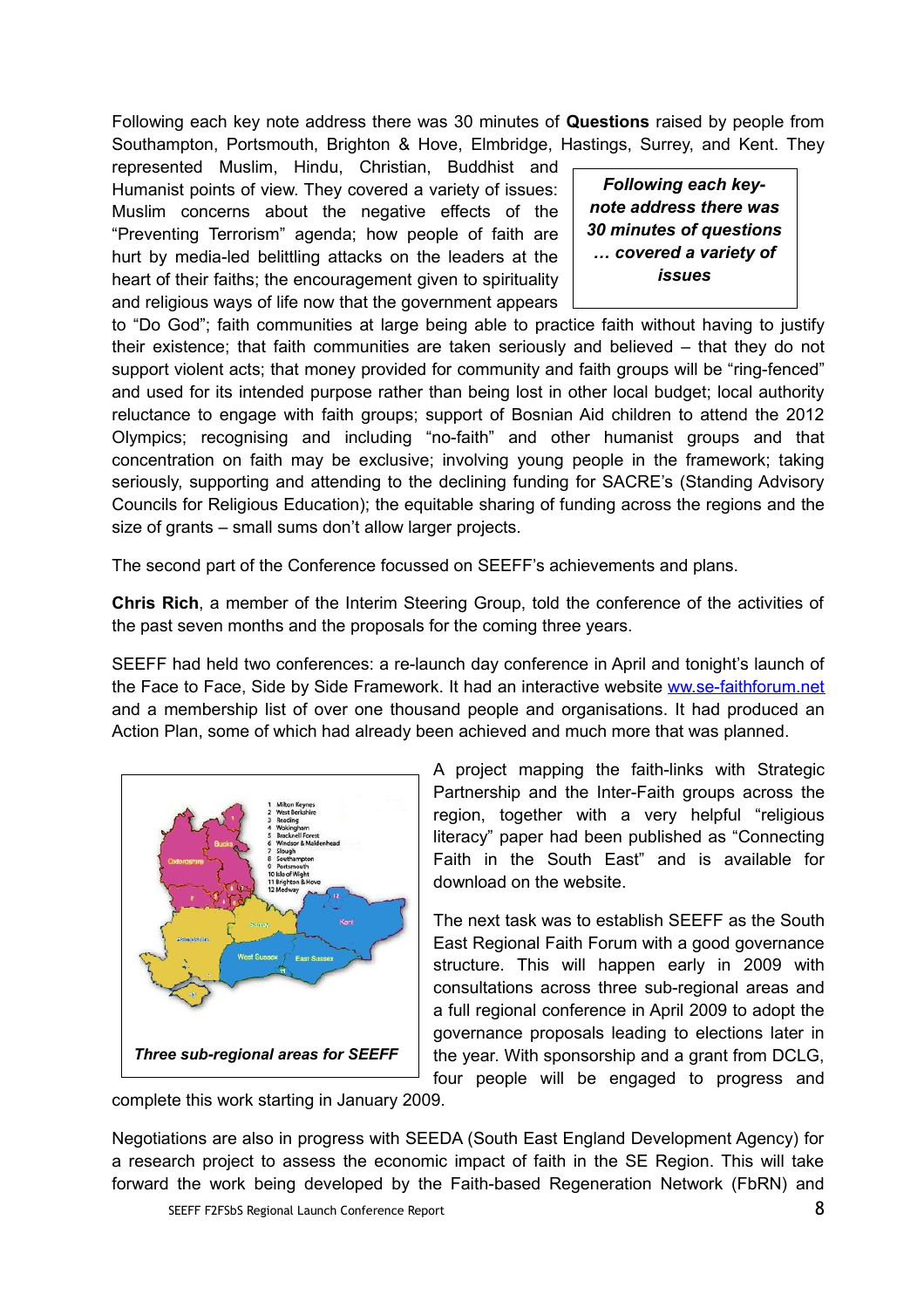Goldsmith's College, University of London. An economic impact project was done in the North West Region in 2004.

For the following two years (2010 to 2012) the DCLG sponsorship and grants will be administered by The Community Development Foundation (CDF), and SEEFF is already in discussions with CDF. Chris concluded by saying that "making a difference for the communities in which we live and work" and "keeping the momentum going" was what was important.

He thanked GOSE (Government Office for the South East) for sponsoring this conference and providing extra funding to accommodate the encouraging larger number than planned participants.

**Jonathan Frost** in bringing the Conference to a close asked everyone to stand up, turn around and introduce themselves to their neighbours. This was greeted with warm-hearted

*See [www.se-faithforum.net](http://www.se-faithforum.net/) Inter-Active Forum April 2008 Conference Report SEEFF Action Plan Connecting Faith in the South East Scoping, Governance & Consultation work Economic Impact of Faith work*

enthusiasm and for a minute the lecture theatre was filled with the lively buzz of human friendship.

Jonathan emphasised the need for listening-silence and hoped that we were entering a new listening phase when old assumptions are questioned. He pointed out the following.

Faith communities were not comfortable with being used as means to political ends.

Faith and social action need to go together if a difference is to be made in the lives of communities.

The partnerships between government and faith belong to the continuity and sustained commitment of a cross-party arena so they are not the victim of whimsical funding streams and the cycle of political discontinuity.

In the building of social capital, it is relationships that matter the most: but they take time to develop and build. "Side by side" must not be undermined by short time-scales.

Research by The Joseph Rowntree Trust has shown that some interfaith activity can be the hobby of the few, but faith is good news for all people of all generations, women, men, children and young people.

So, Faith Forums need to be self-critical listen to people in their own languages and recognise their challenges, concerns and interests and help to t*urn strangers into partners for the good of the healthy society we all seek"*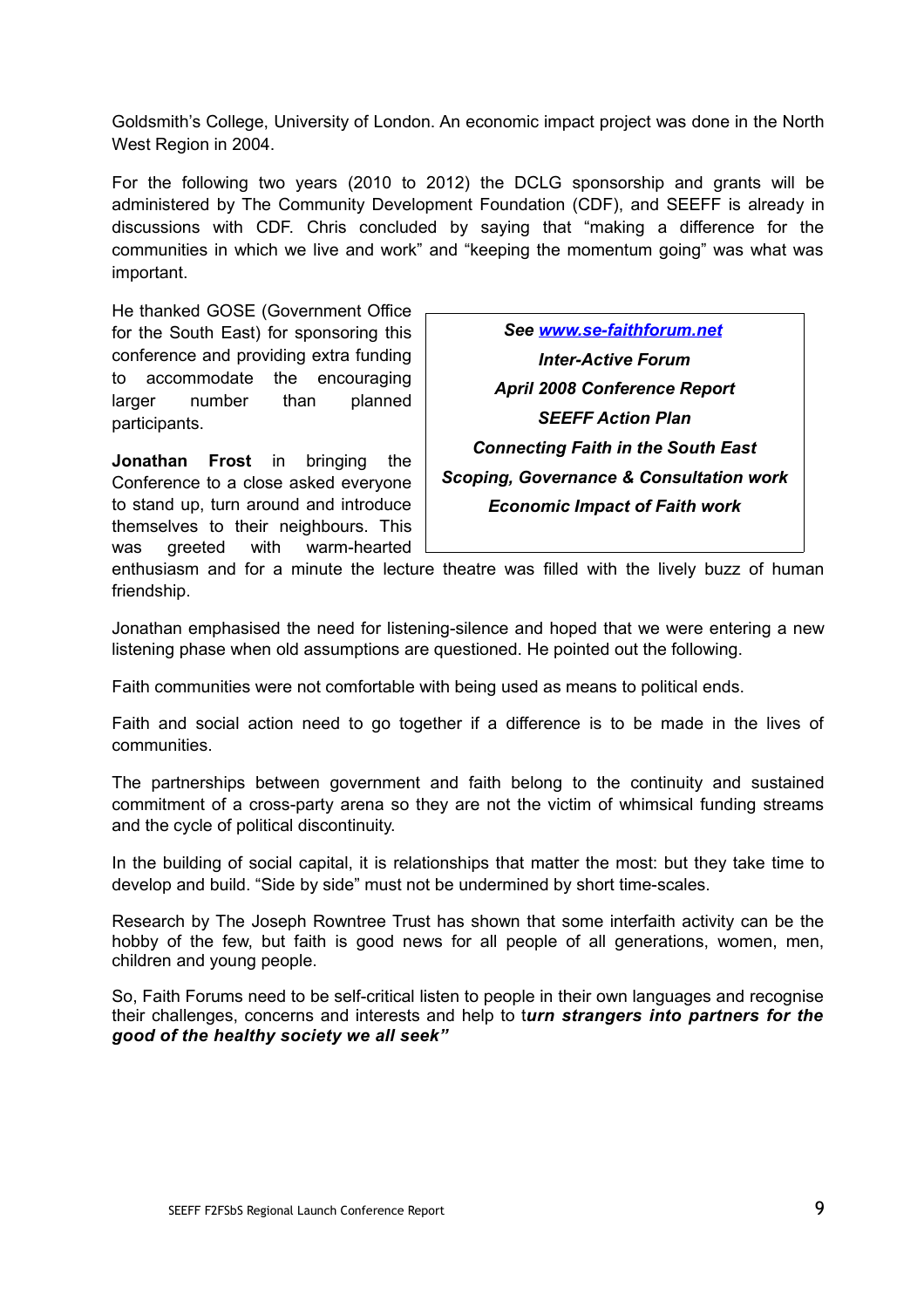### FEEDBACK

Conferees were invited to complete a feedback questionnaire and there were 41 responses which expressed the following. Many comments were also received; the vast majority were encouraging and positive. Some specific comments, with responses, are noted below.

| <b>The Conference:</b>               |                                                                                           |                      |           |              |                  |    |
|--------------------------------------|-------------------------------------------------------------------------------------------|----------------------|-----------|--------------|------------------|----|
|                                      | How useful did you find the overall event?                                                |                      |           |              |                  |    |
| Very useful                          | 18                                                                                        | Quite useful         |           | 21           | Not useful       | 0  |
|                                      | What aspects of the Conference did you find the most useful? (Please tick all that apply) |                      |           |              |                  |    |
| $\bullet$                            | Key speaker presentations                                                                 |                      |           |              |                  | 26 |
| Presentations generally<br>$\bullet$ |                                                                                           |                      |           |              |                  | 22 |
| $\bullet$                            | Being updated on SEEFF                                                                    |                      |           |              |                  | 32 |
| $\bullet$                            | Networking opportunities                                                                  |                      |           |              |                  | 15 |
| <b>Venue and Hospitality:</b>        |                                                                                           |                      |           |              |                  |    |
|                                      | Did you find the venue easily accessible and suitable?                                    |                      |           |              |                  |    |
| <b>No</b>                            | 0                                                                                         | Yes                  |           | 37           |                  |    |
|                                      | How would you rate the refreshments?                                                      |                      |           |              |                  |    |
| Very good                            | 20<br>Fairly good                                                                         | 9                    | Fair<br>4 | Poor         |                  | 0  |
|                                      | <b>Administration and organisation:</b>                                                   |                      |           |              |                  |    |
|                                      | How did you find out about the event?                                                     |                      |           |              |                  |    |
| On the SEEFF<br>web site:            | $\overline{1}$                                                                            | From a direct email: |           | From a<br>21 | Friend/Colleague | 11 |
|                                      |                                                                                           |                      |           |              |                  |    |
|                                      | How satisfied were you with the general administration of the Conference?                 |                      |           |              |                  |    |
| • Leading up to the event?           |                                                                                           |                      |           |              |                  |    |
| Very                                 | Fairly<br>29                                                                              |                      | 4         | Not at all   |                  | 0  |
| During the event?                    |                                                                                           |                      |           |              |                  |    |
| Very                                 | 31                                                                                        | Fairly               | 2         | Not at all   |                  | 0  |
|                                      | Do you think you will attend future SEEFF events?                                         |                      |           |              |                  |    |
| Yes                                  | 22                                                                                        | Possibly             | 11        | No           |                  | 1  |
| <b>SEEFF Website:</b>                |                                                                                           |                      |           |              |                  |    |
|                                      | How useful did you find the website - www.se-faithforum.net?                              |                      |           |              |                  |    |

*The site is updated regularly with news of Inter-Faith related grants, courses and events*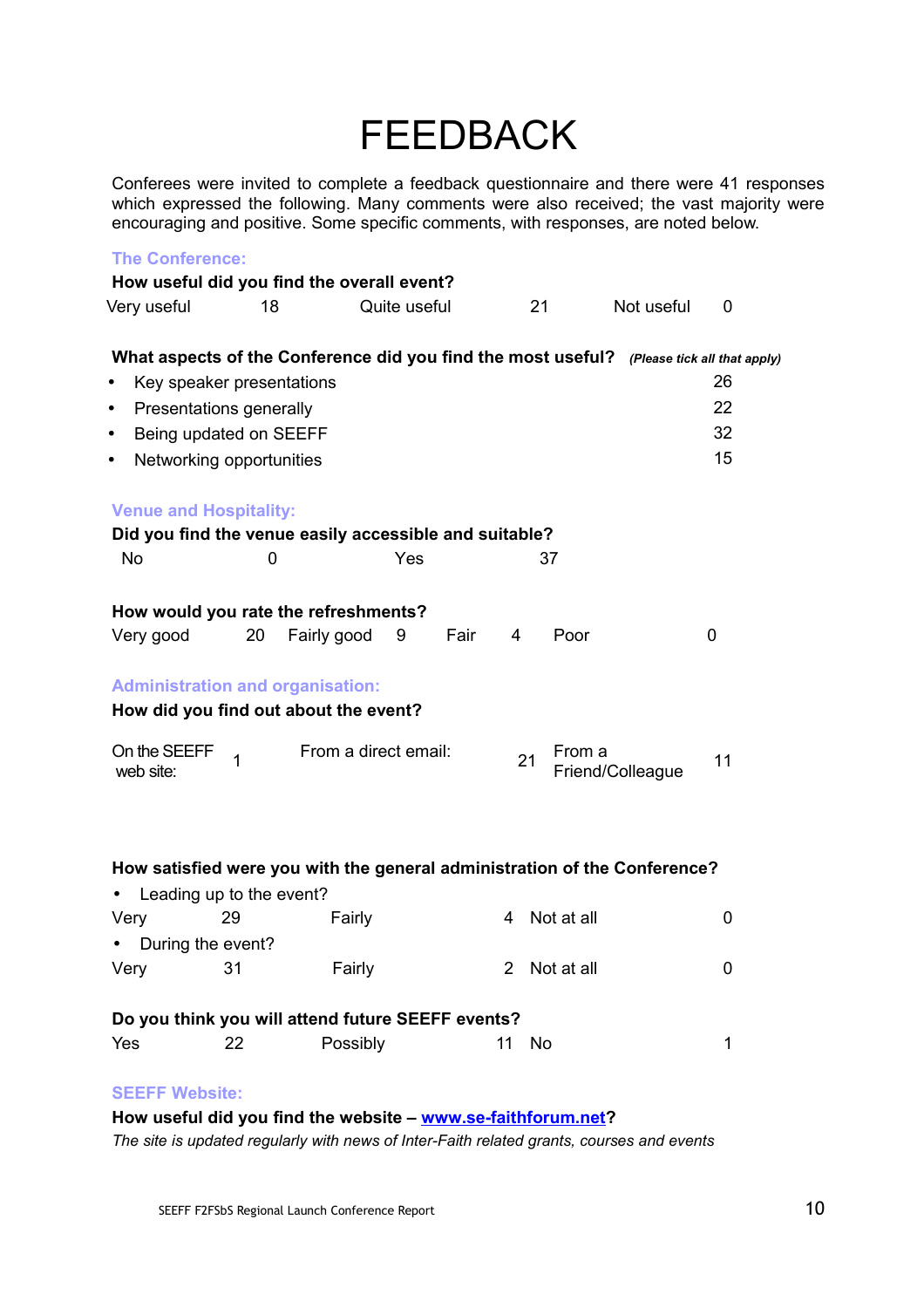| Very | 4 Fairly | Not at all | Have not visited | -19 |
|------|----------|------------|------------------|-----|
|      |          |            |                  |     |

#### **SOME SPECIFIC COMMENTS** *WITH RESPONSES*

#### **The Conference:**

- Would have liked a copy of the strategy in advance.
	- *The strategy was placed on the website, and emailed out to the majority of attendees before the conference. It can be downloaded from the website [www.se-faithforum.net](http://www.se-faithforum.net/)*
- Too much, needed tighter focus: do not invent & portray a religious Quango! *This is noted for future conferences and as SEEFF moves ahead with its organisation and governance.*

#### **Do you have any comments for the SEEFF Interim Steering Group?**

- It's good that faith groups are seen as partners in social action, inclusion etc. But faith groups also have a prophetic role in social/ethical/moral issues from wars to poverty, to criminal justice etc. Does the government want a critical friend in the faith community, raising uncomfortable criticism? Or just a partner in doing good things? *Keeping the prophetic voice alive and active is vital. Hopefully SEEFF members, individuals and organisations, will keep this at the top of the agenda. SEEFF will encourage this.*
- Does Kingston Upon Thames come in the SEEFF area? *Kingston on Thames is, of course, in The London Region and just outside the South East. However, there is surely no reason why Kingston "Interfaith", if it so wishes, could not be part of SEEFF.*
- Need clarification of how local groups are to be linked and pulled together. *This will be a major question and area for consultation and decision in the scoping, governance and consultation work which will be undertaken between January and March 2009.*
- Please don't miss SACRES out of the loop. SACREs have a statutory responsibility and every local authority must have one SACRES are at the sharp end of community cohesion, being engaged with schools. They are also an important Inter-Faith forum. Kent SACRE is very active in promoting Inter-faith engagement both among its members and and among the schools we serve (Kent SACRE)

*In the recent mapping work of faith-links in strategic partnerships and the interfaith network it was noted how many other "faith" bodies and organisations there are, including SACRES. In future they will be included.*

• Consider how inter-faith groups relate to support SACREs in local authorities. Encourage interfaith groups to find out about RE in schools (legal/educational basis) so that they can better support young people in their understanding of religion. Develop education packs for visits to places of worship etc.

*See previous comment. The forthcoming scoping work will note this*.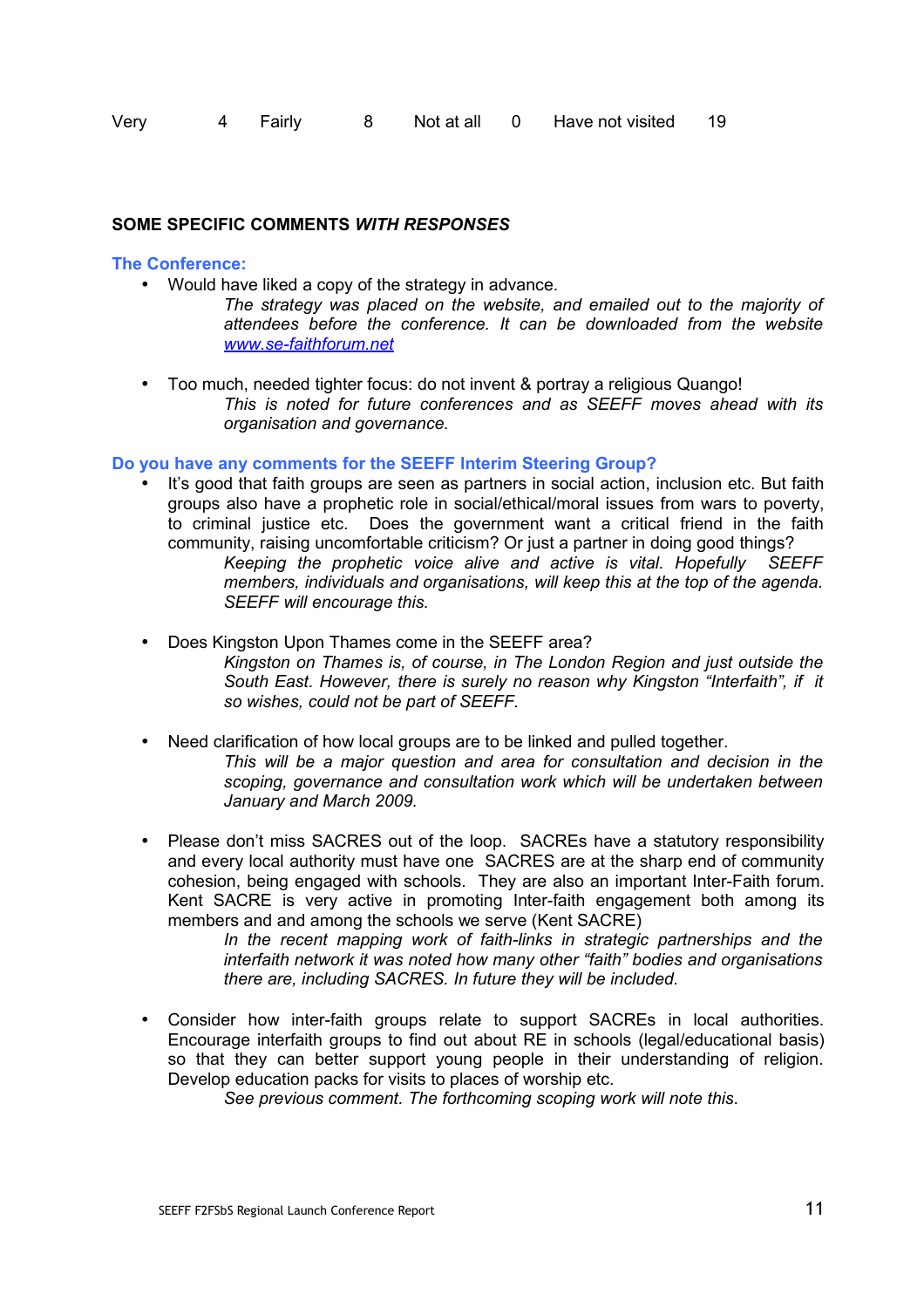• Small faith groups do not have the resources to apply for or do the amount of monitoring needed to obtain grants.

*Being part of a local interfaith network, as well as SEEFF would help them to explore capacity building possibilities*.

• No Christian speakers.

*Presumably this comment applies to the Community Leaders' presentations. The conference organisers attempted to keep a balance of people from a variety of faith backgrounds. The other speakers belonged to the Christian "stable" .*

• Importance of making sure that ALL beliefs are included i.e. those who have beliefs which aren't religions.

> *This has been noted and is referred to in the main body of the conference report.*

#### **Venue and Hospitality:**

• Prof Bernard Weiss declined to use microphone so marginalising anybody reliant on a hearing aid.

> *This has been noted and will be actioned for future events. The organisers of the conference were thorough in making sure that all "access" requirements were met, but a specific request for speakers to use the sound system meeds to be emphasised.*

- Suspect people with mobility problems would find steps tricky.
	- *The organisers asked on their registration form for people to declare any special requirement, anyone completing this section would have been shown alternative routes. The conference organisers were also "on the look out" for people who may have needed an alternative route.*
- Lovely venue but if this is SE could the meetings rotate to different areas. *Noted*

#### **SEEFF Website:**

• Would be good to have discussion forums. *Noted. The SEEFF website already has a "blog" facility.*